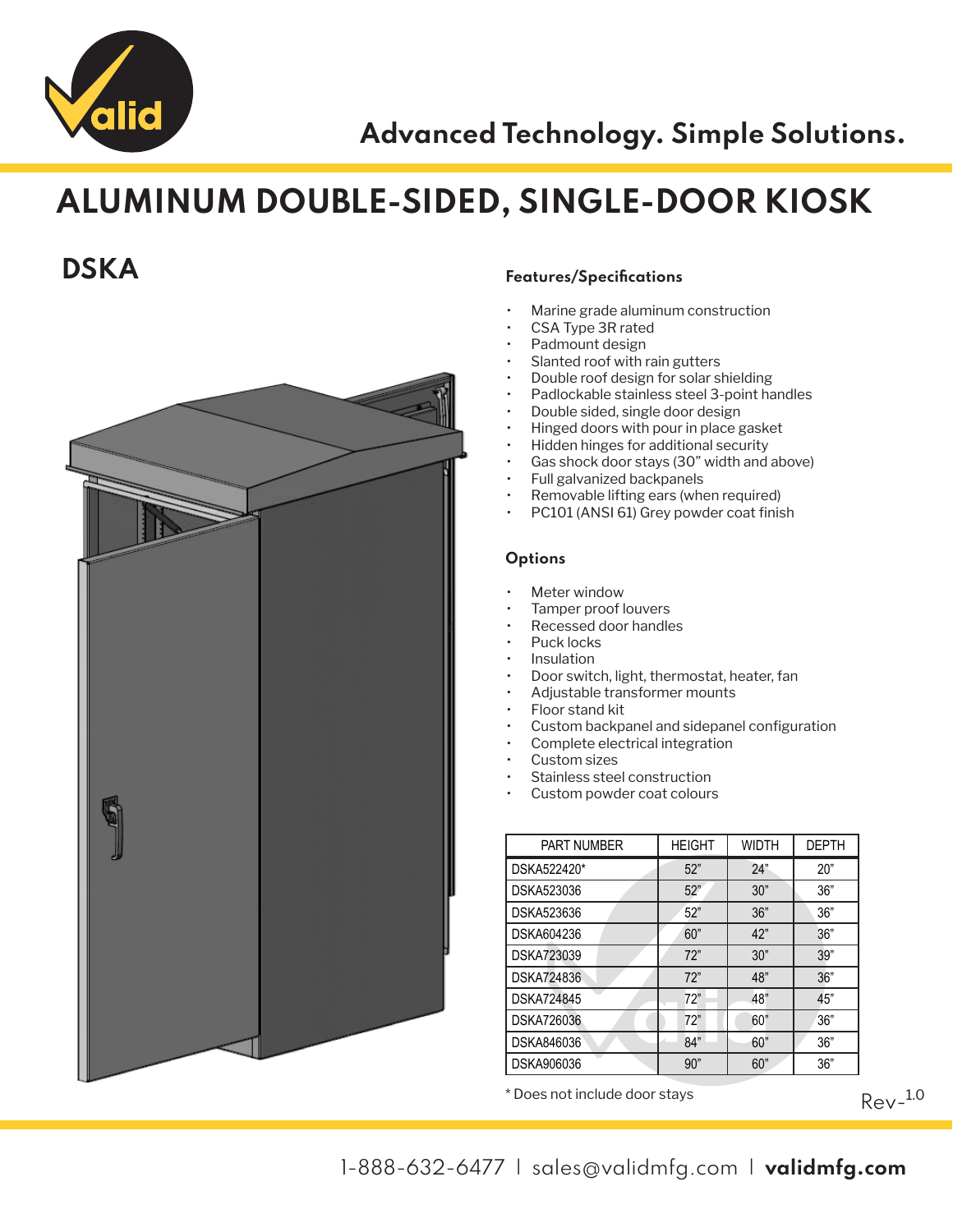

## ALUMINUM DOUBLE-SIDED, SINGLE-DOOR KIOSK (SINGLE ROOF DESIGN)

### **DSKAF**



### Features/Specifications

- Marine grade aluminum construction
- CSA Type 3R rated
- Padmount design
- Crossbroke roof with rain gutters
- Padlockable stainless steel 3-point handles
- Double sided, single door design
- Hinged doors with pour in place gasket
- Mechanical door stays (30" width and above)
- Full galvanized backpanels
- Removable lifting ears (when required)
- PC101 (ANSI 61) Grey powder coat finish

#### **Options**

- Meter window
- Recessed door handles
- Puck locks
- Insulation
- Door switch, light, thermostat, heater, fan, louvers
- Adjustable transformer mounts
- Floor stand kit
- Custom backpanel and sidepanel configuration
- Complete electrical integration
- Custom sizes
- Stainless steel construction
- Custom powder coat colours

| <b>PART NUMBER</b> | <b>HEIGHT</b> | WIDTH | <b>DEPTH</b> |
|--------------------|---------------|-------|--------------|
| DSKAF362420*       | 36"           | 24"   | 20"          |
| DSKAF362424*       | 36"           | 24"   | 24"          |
| <b>DSKAF483434</b> | 48"           | 34"   | 34"          |

\* Does not include door stays

Rev-1.0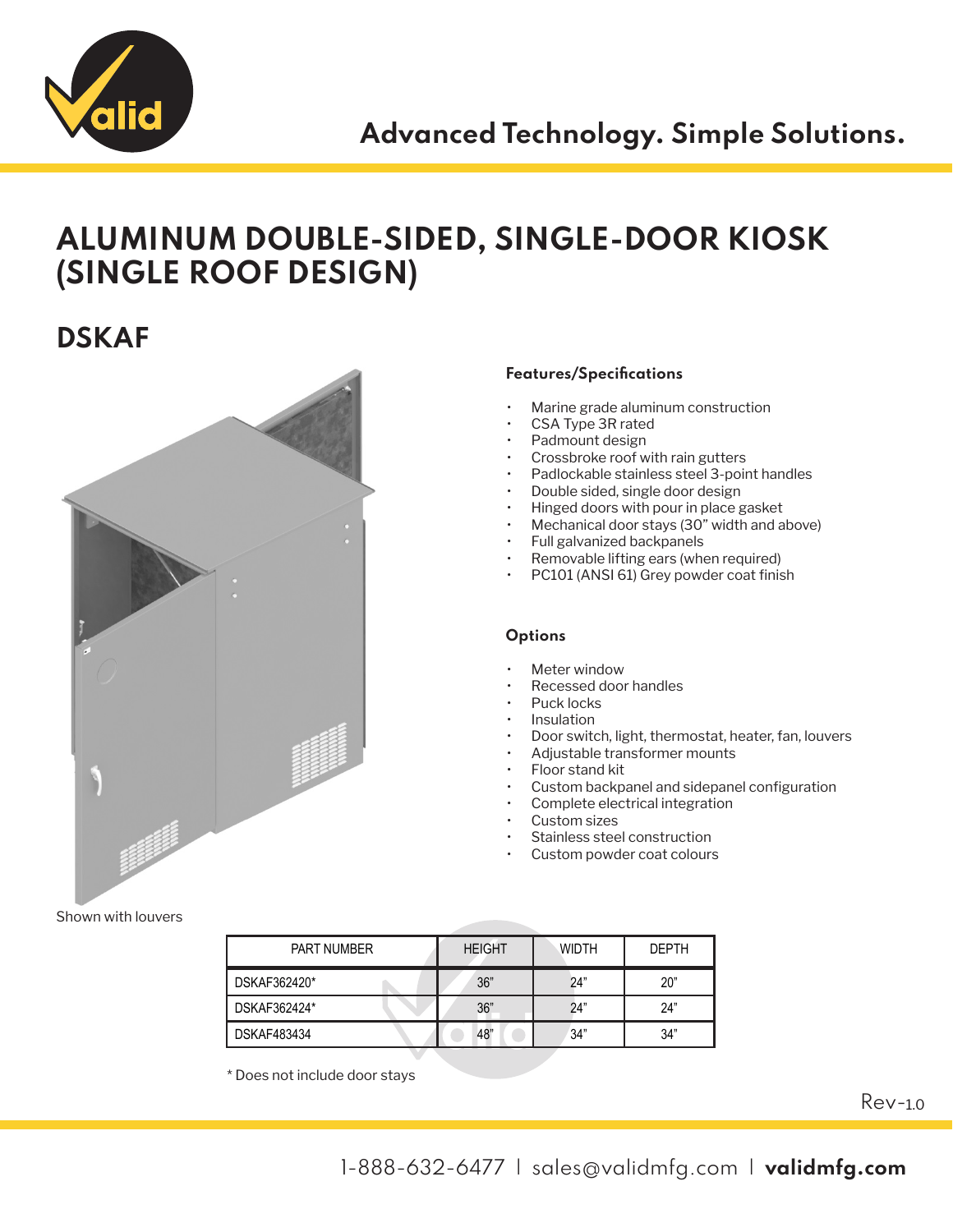

# STEEL DOUBLE-SIDED, SINGLE-DOOR KIOSK

## **DSKC**



### Features/Specifications

- Steel construction
- CSA Type 3R rated
- Padmount design
- Slanted roof with rain gutters
- Double roof design for solar shielding
- Padlockable 3-point handles
- Double sided, single door design
- Hinged doors with pour in place gasket
- Hidden hinges for additional security
- Gas shock door stays (30" width and above)
- Full galvanized backpanels
- Removable lifting ears (when required)
- PC101 (ANSI 61) Grey powder coat finish

#### **Options**

- Meter window
- Tamper proof louvers
- Recessed door handles
- Puck locks
- **Insulation**
- Door switch, light, thermostat, heater, fan
- Adjustable transformer mounts
- Floor stand kit
- Custom backpanel and sidepanel configuration
- Complete electrical integration
- Custom sizes
- Stainless steel construction
- Custom powder coat colours

| <b>PART NUMBER</b> | <b>HEIGHT</b> | <b>WIDTH</b> | <b>DEPTH</b> |
|--------------------|---------------|--------------|--------------|
| DSKC484032         | 48"           | 40"          | 32"          |
| DSKC723636         | 72"           | 36"          | 36"          |
| DSKC1015440        | 101"          | 54"          | 40"          |

 $Rev-$ <sup>1.0</sup>